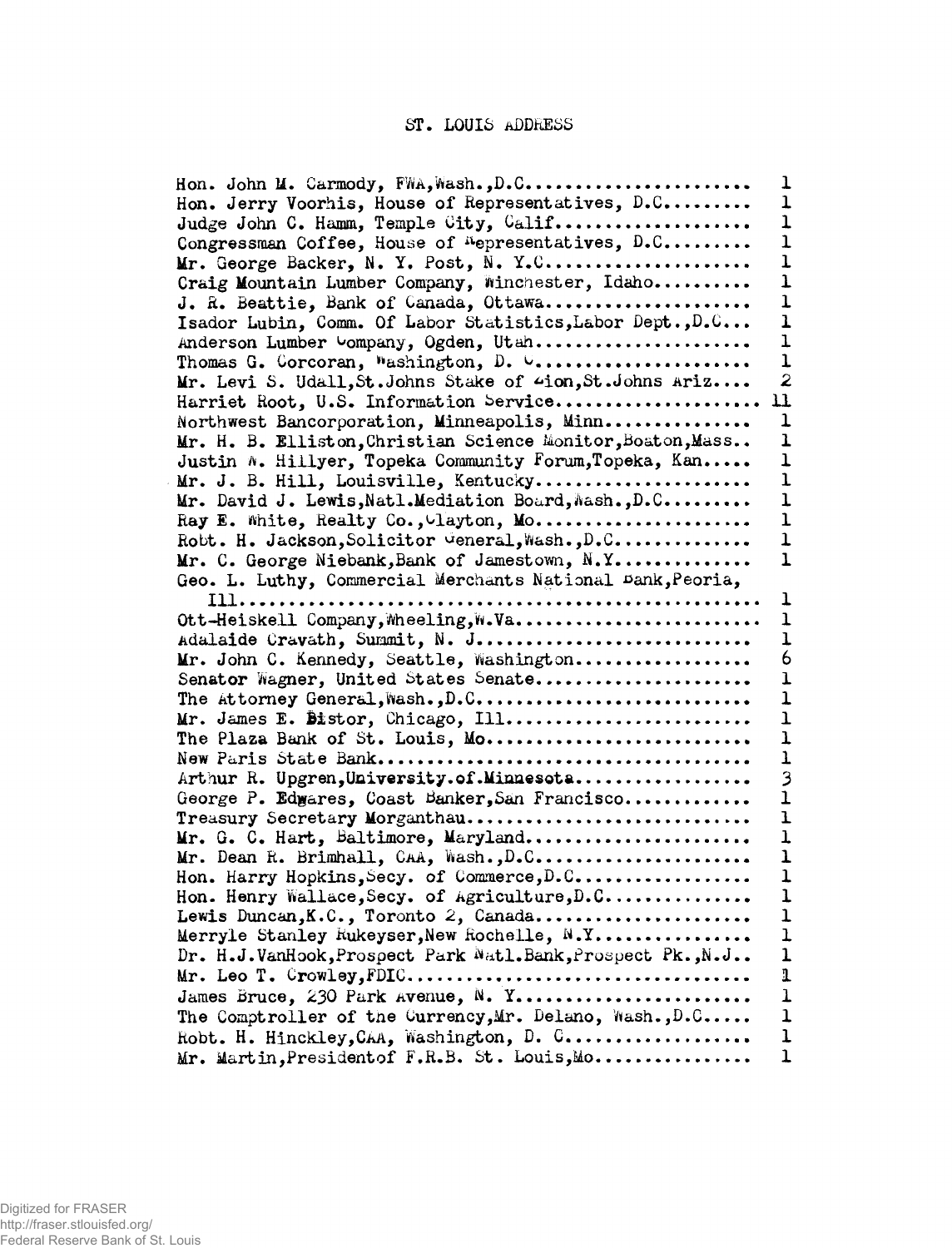## **ST. LOUIS ADDRESS**

| Chas. H. Stone, Cyanamid & Chem. Corp., Charlotte, N.C<br>ı              |
|--------------------------------------------------------------------------|
| Mr. Elizabeth D. Glover, Mr. Fahey's Secy., FHLBB, Wash.D.C<br>4         |
| ı<br>Mr. Steve Early, White House, Wash., D.C                            |
| Mr. Gaston, Treasury Dept., Wash., D. C<br>$\mathbf{I}$                  |
| $\overline{1}$<br>Benjamin V. Cohen, Interior Dept., Wash., D.C          |
| $\mathbf{I}$<br>Jesse H. Jones, Fed. Loan Agency, Wash., D.C             |
| 75<br>Mr. George Schaller, FRB of Chicago                                |
| George Richmond Walker, Boston, Mass<br>ı                                |
| 2<br>Senator Townsend, Selbyville, Delaware                              |
| $\mathbf{I}$                                                             |
| $\mathbf 1$                                                              |
| $\mathbf 1$                                                              |
| $\mathbf 1$                                                              |
| $\mathbf 1$                                                              |
| ı                                                                        |
| ı                                                                        |
| $\mathbf{1}$                                                             |
| 1                                                                        |
| ı                                                                        |
| ı                                                                        |
| ı                                                                        |
| Mr. I. C. Sheehan, New York City<br>ı                                    |
| Mr. Edward N. Meyers, Chicago, Illinois<br>ı                             |
| Mr. Ben L. Owens, Univ. of Texas, Austin, Tex<br>ı                       |
| Mr. E. C. Byers, Hannah Penn Jr.High School, York, Pa<br>40              |
| 2                                                                        |
| Tax Research Institute of America, Inc., New York, N.Y<br>ı              |
| Stein & Roe, Chicago, Illinois<br>ı                                      |
| 2<br>The Chase National Bank, N. Y                                       |
| Carl A. Samuelson, South Bend, Indiana<br>$\mathbf{I}$                   |
| Gordon H. Campbell, Aetna Life Ins., Hartford, Conn<br>$\mathbf{1}$      |
| Reference Library, Guaranty Trust Co. of N. Y<br>ı                       |
| Ralph Robey, New York City<br>$\mathbf 1$                                |
| Office of Vital Speeches Magazine, New York<br>ı                         |
| Benjamin Marsh, The People's Lobby, Washington, D.C<br>$\mathbf{I}$      |
| Stephen M. Foster, City Bank Farmers Trust Company, N.Y.C<br>$\mathbf 1$ |
| E.M. Albrecht, Trusts and Estates, N. Y.C<br>ı                           |
| Keith Willey, Oelwein, Iowa<br>ļ                                         |
| J.H. Kauffman, Columbus, Ohio<br>1,                                      |
| 10                                                                       |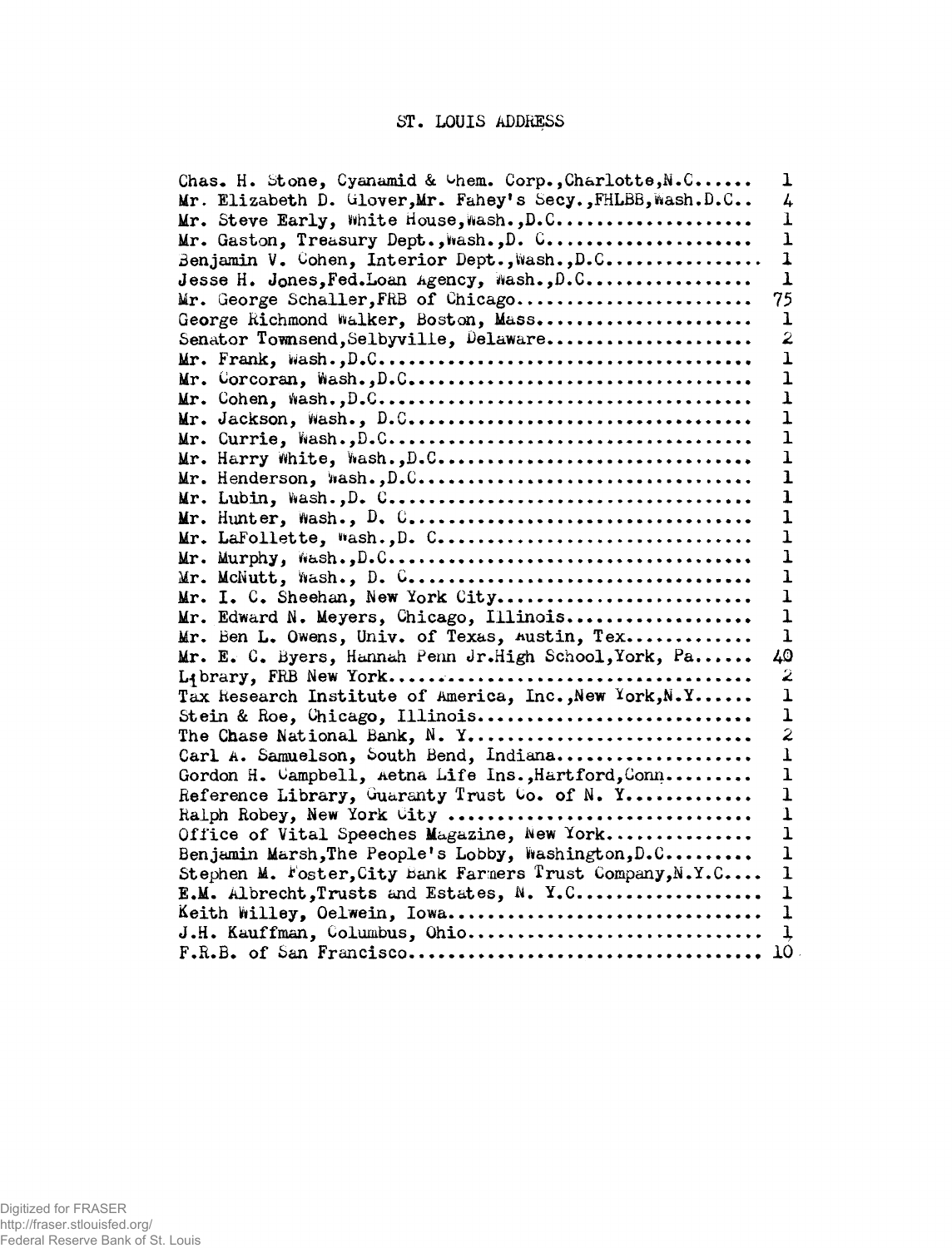## **ST. LOUIS SPEECH**

| Treasury Press Room                                                                       | 40                      |
|-------------------------------------------------------------------------------------------|-------------------------|
| National Press Club                                                                       | 30                      |
| Associated Press                                                                          | $\boldsymbol{z}$        |
| Board Members                                                                             | 5                       |
| Personal mailing list                                                                     | 76                      |
| Federal Reserve Banks                                                                     | 300                     |
| $T.$ R. Goldsmith                                                                         | 1                       |
| Herbert M. Bratter                                                                        | ı                       |
| John H. Rumbaugh                                                                          | 1                       |
| Thompson, $F.D.I.C.$                                                                      | 3                       |
| Mr. Davis (for Rural Credit Committee of Am.                                              |                         |
| Farm Dureau Fed.)                                                                         | 5                       |
| Senator Taft                                                                              | 2                       |
| Adams, Fed. Works Agency                                                                  | 2                       |
| George homney                                                                             | T                       |
| $C. C. Uayton$                                                                            | ı                       |
| R. J. Duncan, Munsey Bldg.                                                                | ı                       |
| C. M. Wright, Nat. Assn. of Mfrs.                                                         | ı                       |
| Mrs. Hart, Asst. to Admin., FHA                                                           | $\mathbf{I}$            |
| Mr. Ryerson                                                                               | $\ddot{\bm{z}}$         |
| $Mr.$ Kelly - "Labor"                                                                     | ı                       |
| Senator Byrd                                                                              | $\tilde{\varkappa}$     |
| Col. Halsey                                                                               | $\overline{\mathbf{z}}$ |
| Pyke Johnson                                                                              | 15                      |
| Miss Helen Mellon                                                                         | $\mathbf 1$             |
| H. W. Spiegel, Duquesne Univ.                                                             | ı                       |
| Jesse R. Smith                                                                            | $\overline{z}$          |
| Dr. Kreps, TNEC                                                                           | $\overline{2}$          |
| Alan Johnstone                                                                            | 4                       |
| Albert W. Atwood                                                                          | ı                       |
| Joseph F. Verhelle                                                                        | ı                       |
| A.V.Miller, N.Y. Herald Tribune                                                           | $\mathbf{I}$            |
| A. W. Greig                                                                               | 5                       |
|                                                                                           | $\mathbf{1}$            |
| Robert L. Owen                                                                            | $\boldsymbol{z}$        |
| Felix Morley, Washington Post                                                             | $\overline{1}$          |
| Social Security Library                                                                   | $\overline{\mathbf{z}}$ |
| J. M. Wilmore, hailroad Retirement Bd                                                     | $\mathbf{z}$            |
| George E. Bigge, Social Sec. Board                                                        | ı                       |
|                                                                                           | ı                       |
|                                                                                           | $\mathbf 1$             |
| Dakota Mullen, U.S. News<br>D.H. Leavens, Univ. of Chicago<br>Federal Trade Comm. Library | $\mathbf{1}$            |
| R.C. Gilbert, Dept. of Commerce                                                           | 2                       |
| Argentine Embassy                                                                         | $\frac{3}{1}$           |
| Paul Mallon                                                                               |                         |

**TOTaL 761**